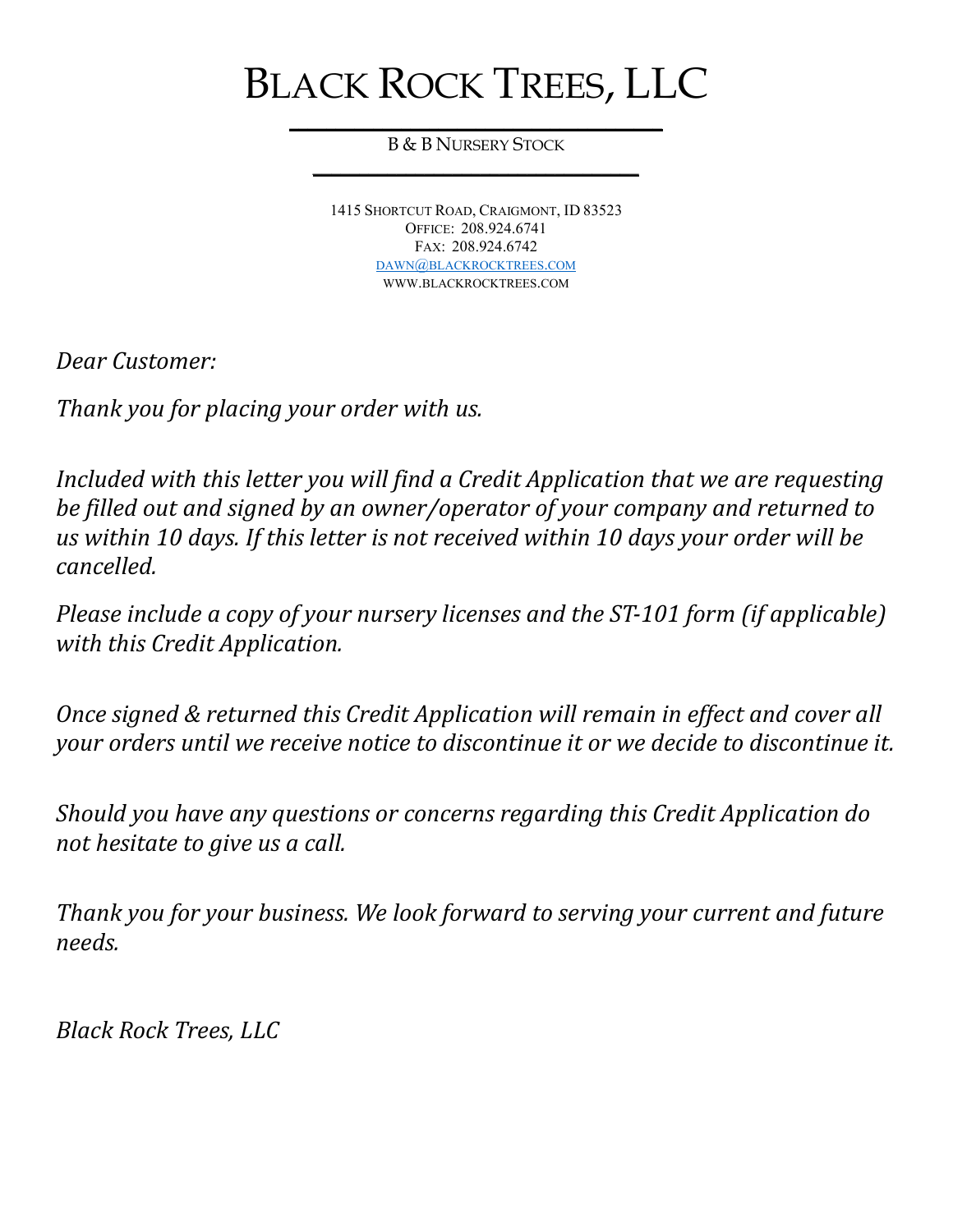## Black Rock Trees, LLC Credit Application

#### (PLEASE FILL OUT COMPLETELY & ATTACH A COPY OF YOUR NURSERY OR CONTRACTOR LICENSE)

We appreciate the opportunity to be of service to you. Please help us in processing your order by filling out the required items below. Thank you again for your interest in our nursery.

#### BUSINESS INFORMATION

| Business Name: Email: Email: Email:                                                                                                                                                                                            |                                                                                                |                                              |  |                                                                                                                                                                                                                              |               |
|--------------------------------------------------------------------------------------------------------------------------------------------------------------------------------------------------------------------------------|------------------------------------------------------------------------------------------------|----------------------------------------------|--|------------------------------------------------------------------------------------------------------------------------------------------------------------------------------------------------------------------------------|---------------|
| Business Contact Name: Phone: Phone: Email: Email:                                                                                                                                                                             |                                                                                                |                                              |  |                                                                                                                                                                                                                              |               |
| Billing Address: <u>City:</u> City: State: Zip: Zip:                                                                                                                                                                           |                                                                                                |                                              |  |                                                                                                                                                                                                                              |               |
| Shipping Address: ______________________________City: _________________________State: ___________Zip:                                                                                                                          |                                                                                                |                                              |  |                                                                                                                                                                                                                              |               |
| Date Business Established: Federal ID #                                                                                                                                                                                        |                                                                                                |                                              |  |                                                                                                                                                                                                                              |               |
| Accounts Payable: Contact Name: Phone: Phone: Email: Email:                                                                                                                                                                    |                                                                                                |                                              |  |                                                                                                                                                                                                                              |               |
| Type of Business: □ Grower □ Wholesale Nursery □ Retail Nursery: License #                                                                                                                                                     |                                                                                                |                                              |  |                                                                                                                                                                                                                              | $\Box$ Other: |
|                                                                                                                                                                                                                                |                                                                                                |                                              |  | □ Contractor-State: License #: License #: Bond Co: Bond # Bond # Bond # Bond # Bond # Bond # License # 2 Bond # License # 2 Bond # 2 Bond # 2 Bond # 2 Bond # 2 Bond # 2 Bond # 2 Bond # 2 Bond # 2 Bond # 2 Bond # 2 Bond # |               |
| Are you owned by any outside Entity? $\Box$ Yes $\Box$ No If Yes: Name:                                                                                                                                                        |                                                                                                |                                              |  |                                                                                                                                                                                                                              |               |
| Address: Phone: Phone: Phone: Phone: Phone: Phone: Phone: Phone: Phone: Phone: Phone: Phone: Phone: Phone: Phone: Phone: Phone: Phone: Phone: Phone: Phone: Phone: Phone: Phone: Phone: Phone: Phone: Phone: Phone: Phone: Pho |                                                                                                |                                              |  |                                                                                                                                                                                                                              |               |
| <b>Ownership:</b>                                                                                                                                                                                                              |                                                                                                |                                              |  |                                                                                                                                                                                                                              |               |
| Type of Organization: $\Box$ Sole Proprietor $\Box$ Partnership $\Box$ LLC $\Box$ Corporation                                                                                                                                  |                                                                                                |                                              |  |                                                                                                                                                                                                                              |               |
| State of Incorporation: Registered Agent: Registered Agent:                                                                                                                                                                    |                                                                                                |                                              |  |                                                                                                                                                                                                                              |               |
| Subsidiary/Parent Co.: 2008. 2009. 2009. 2010. 2010. 2010. 2010. 2010. 2010. 2010. 2010. 2010. 2010. 2010. 201                                                                                                                 |                                                                                                |                                              |  |                                                                                                                                                                                                                              |               |
| Give Name(s), Title(s), % of Ownership. Address and Social Security #'s of all Owners and Officers:                                                                                                                            |                                                                                                |                                              |  |                                                                                                                                                                                                                              |               |
|                                                                                                                                                                                                                                |                                                                                                |                                              |  |                                                                                                                                                                                                                              |               |
| Home Address: City: City: State: Zip: Drivers License#                                                                                                                                                                         |                                                                                                |                                              |  |                                                                                                                                                                                                                              |               |
|                                                                                                                                                                                                                                |                                                                                                |                                              |  |                                                                                                                                                                                                                              |               |
| Home Address: City: State: Zip: Drivers License#                                                                                                                                                                               |                                                                                                |                                              |  |                                                                                                                                                                                                                              |               |
| <b>REFERENCES</b>                                                                                                                                                                                                              |                                                                                                |                                              |  |                                                                                                                                                                                                                              |               |
| <b>Bank References:</b>                                                                                                                                                                                                        |                                                                                                |                                              |  |                                                                                                                                                                                                                              |               |
| $\Box$ Checking Account #                                                                                                                                                                                                      |                                                                                                |                                              |  |                                                                                                                                                                                                                              |               |
| $\Box$ Savings Account #                                                                                                                                                                                                       |                                                                                                |                                              |  |                                                                                                                                                                                                                              |               |
|                                                                                                                                                                                                                                |                                                                                                |                                              |  |                                                                                                                                                                                                                              |               |
|                                                                                                                                                                                                                                | Phone # $\qquad \qquad$<br>Do you have an Operating Line of Credit? $\Box$<br>Yes $\Box$<br>No |                                              |  |                                                                                                                                                                                                                              |               |
| <b>Contact Person:</b>                                                                                                                                                                                                         |                                                                                                | Operating Credit Line Account#:              |  |                                                                                                                                                                                                                              |               |
| Commercial References: (Please use largest available nursery references • Similar in dollar amount to credit requested).                                                                                                       |                                                                                                |                                              |  |                                                                                                                                                                                                                              |               |
| Name: Contact: Depression Contact: Phone #                                                                                                                                                                                     |                                                                                                |                                              |  |                                                                                                                                                                                                                              |               |
|                                                                                                                                                                                                                                |                                                                                                |                                              |  |                                                                                                                                                                                                                              |               |
| Name: <u>Name: Contact:</u> Contact: Phone #                                                                                                                                                                                   |                                                                                                |                                              |  |                                                                                                                                                                                                                              |               |
| Address: City: State: Zip: Fax:                                                                                                                                                                                                |                                                                                                |                                              |  |                                                                                                                                                                                                                              |               |
|                                                                                                                                                                                                                                |                                                                                                | Name: <u>Name: Contact:</u> Contact: Phone # |  |                                                                                                                                                                                                                              |               |
| Address:                                                                                                                                                                                                                       |                                                                                                | City: State: Zip: Fax:                       |  |                                                                                                                                                                                                                              |               |